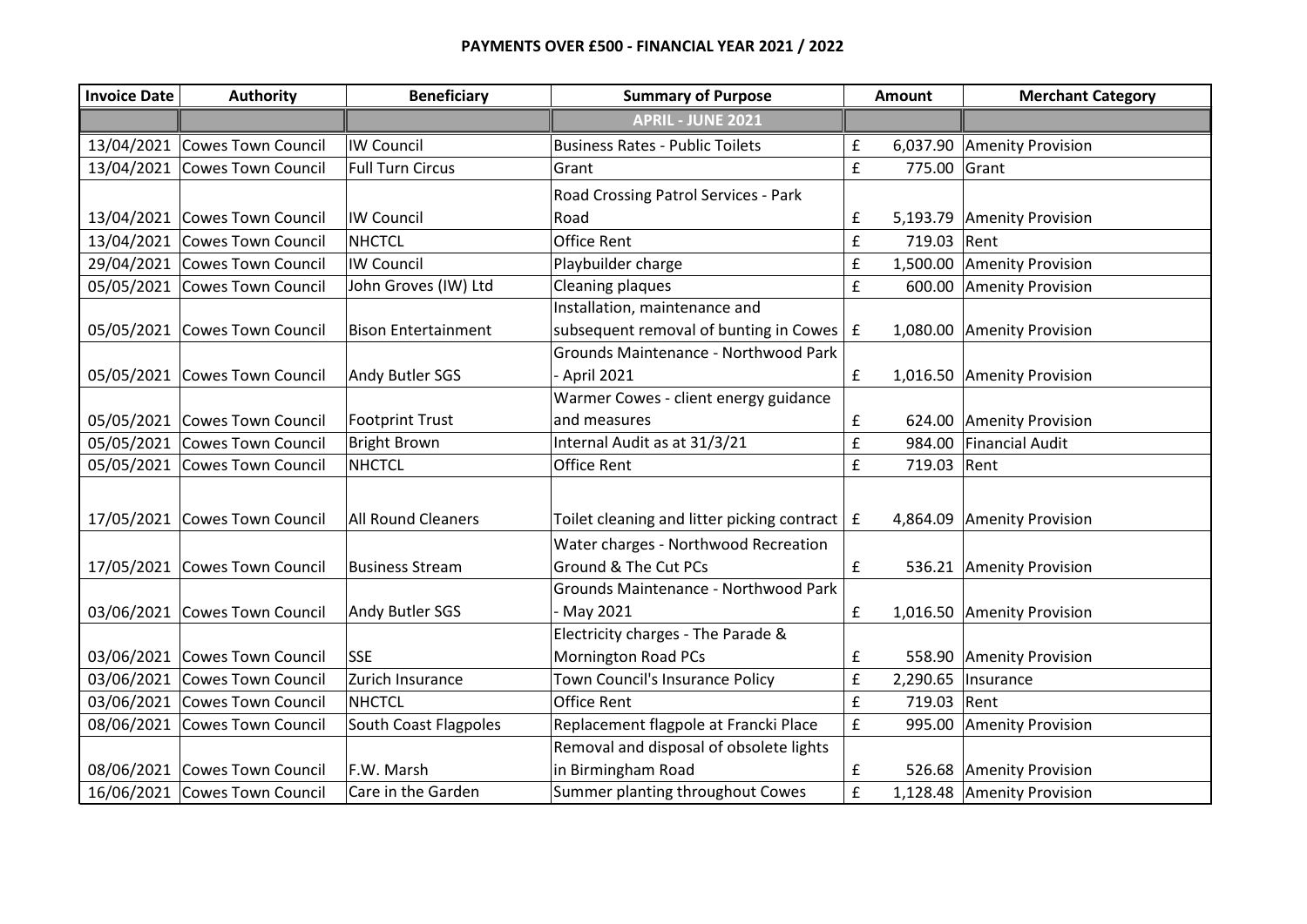|            | 16/06/2021 Cowes Town Council | <b>All Round Cleaners</b>   | Toilet cleaning and litter picking contract | $\mathbf f$ |                | 5,317.65 Amenity Provision |
|------------|-------------------------------|-----------------------------|---------------------------------------------|-------------|----------------|----------------------------|
|            |                               |                             | <b>JULY - SEPTEMBER 2021</b>                |             |                |                            |
| 06/07/2021 | Cowes Town Council            | <b>Wight Leaflets</b>       | Newsletter delivery                         | £           |                | 625.00 Communications      |
|            |                               |                             | Grounds Maintenance - Northwood Park        |             |                |                            |
|            | 06/07/2021 Cowes Town Council | Andy Butler SGS             | - June 2021                                 | £           |                | 1,016.50 Amenity Provision |
| 06/07/2021 | Cowes Town Council            | <b>Forest View Nursery</b>  | Supply of hanging baskets                   | £           |                | 1,008.00 Amenity Provision |
|            |                               |                             | Cowes Library Partnership Costs Q4 2020     |             |                |                            |
|            | 06/07/2021 Cowes Town Council | <b>IW Council</b>           | $-2021$                                     | £           |                | 7,564.45 Amenity Provision |
| 15/07/2021 | Cowes Town Council            | <b>All Round Cleaners</b>   | Toilet cleaning and litter picking contract | $\mathbf f$ |                | 4,886.06 Amenity Provision |
| 15/07/2021 | Cowes Town Council            | <b>NHCTCL</b>               | Office Rent                                 | £           | 719.03         | Rent                       |
|            |                               | Moorgreen Road Allotment    |                                             |             |                |                            |
| 27/07/2021 | Cowes Town Council            | Society                     | Grant                                       | £           | 2,000.00 Grant |                            |
| 27/07/2021 | Cowes Town Council            | Ventnor Graphix             | Newsletter printing                         | £           | 661.00         | Communications             |
|            |                               |                             | Installation, dressing, maintenance and     |             |                |                            |
|            |                               |                             | subsequent removal of Christmas tree -      |             |                |                            |
|            | 27/07/2021 Cowes Town Council | <b>NDLE</b>                 | Christmas 2020                              | £           |                | 600.00 Amenity Provision   |
| 04/08/2021 | Cowes Town Council            | <b>Ventnor Town Council</b> | <b>Wallgate Contract</b>                    | £           | 1,008.00       | Amenity Provision          |
| 04/08/2021 | Cowes Town Council            | <b>NHCTCL</b>               | Office Rent & Room Hire                     | £           | 739.03         | Rent & Governance          |
|            |                               |                             | Grounds Maintenance - Northwood Park        |             |                |                            |
|            | 10/08/2021 Cowes Town Council | Andy Butler SGS             | - July 2021                                 | £           |                | 1,016.50 Amenity Provision |
| 10/08/2021 | Cowes Town Council            | <b>JW Autoshine</b>         | Watering contract                           | £           |                | 1,590.90 Amenity Provision |
|            |                               |                             | Water charges - Mornington Road, The        |             |                |                            |
| 25/08/2021 | Cowes Town Council            | <b>Business Stream</b>      | Parade & The Cut                            | £           |                | 2,105.10 Amenity Provision |
|            |                               |                             |                                             |             |                |                            |
| 25/08/2021 | Cowes Town Council            | <b>All Round Cleaners</b>   | Toilet cleaning and litter picking contract | £           |                | 5,119.83 Amenity Provision |
| 25/08/2021 | Cowes Town Council            | PKF Littlejohn              | <b>External Audit Fee</b>                   | £           | 960.00 Audit   |                            |
|            |                               |                             | Grounds Maintenance - Northwood Park        |             |                |                            |
|            | 02/09/2021 Cowes Town Council | Andy Butler SGS             | August 2021                                 | £           |                | 1,016.50 Amenity Provision |
|            |                               |                             |                                             |             |                |                            |
|            | 02/09/2021 Cowes Town Council | <b>NHCTCL</b>               | Office Rent & Room Hire                     | £           |                | 734.03 Rent & Governance   |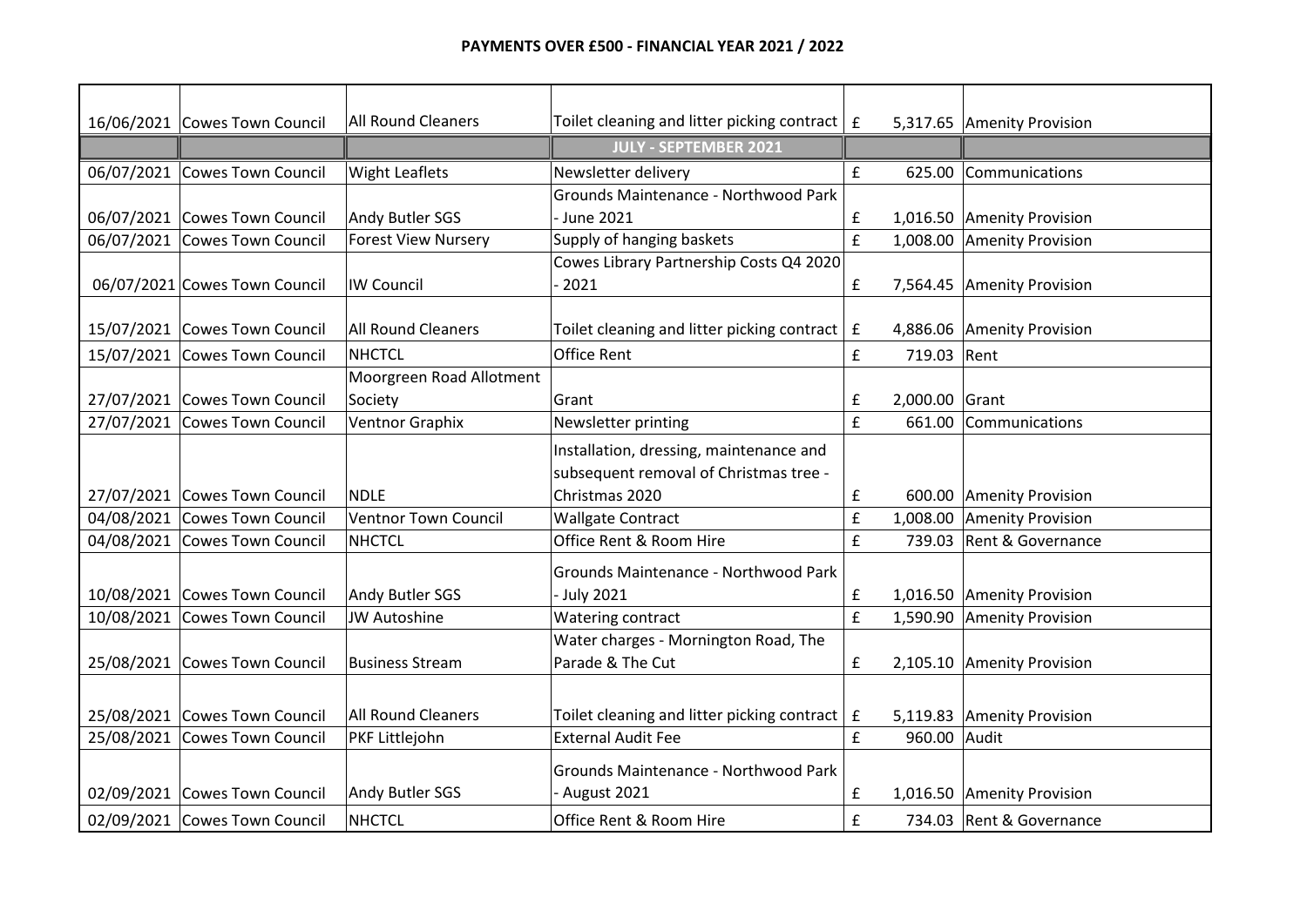## **PAYMENTS OVER £500 - FINANCIAL YEAR 2021 / 2022**

|            | 28/09/2021 Cowes Town Council | <b>JW Autoshine</b>       | Watering contract                                                   | £                  |          | 1,882.50 Amenity Provision   |
|------------|-------------------------------|---------------------------|---------------------------------------------------------------------|--------------------|----------|------------------------------|
|            |                               |                           |                                                                     |                    |          |                              |
|            | 28/09/2021 Cowes Town Council | <b>All Round Cleaners</b> | Toilet cleaning and litter picking contract $\vert$ $\vert$ $\vert$ |                    |          | 5,933.02 Amenity Provision   |
|            |                               |                           | <b>OCTOBER - DECEMBER 2021</b>                                      |                    |          |                              |
| 07/10/2021 | Cowes Town Council            | <b>NHCTCL</b>             | Office Rent & Room Hire                                             | £                  | 739.03   | Rent & Governance            |
|            |                               |                           | Grounds Maintenance - Northwood Park                                |                    |          |                              |
| 07/10/2021 | Cowes Town Council            | Andy Butler SGS           | September 2021                                                      | $\pmb{\mathsf{f}}$ |          | 1,016.50 Amenity Provision   |
|            | 07/10/2021 Cowes Town Council | <b>Island Roads</b>       | Dog bin emptying                                                    | £                  |          | 1,049.40 Amenity Provision   |
|            |                               |                           | Grounds Maintenance contract and                                    |                    |          |                              |
| 07/10/2021 | Cowes Town Council            | <b>IW Council</b>         | <b>Environment Officer Services</b>                                 | £                  |          | 6,482.80 Amenity Provision   |
| 07/10/2021 | Cowes Town Council            | <b>Island Roads</b>       | Repairs to skatepark ramps                                          | £                  |          | 710.90 Amenity Provision     |
| 12/10/2021 | Cowes Town Council            | <b>Island Roads</b>       | Litter bin emptying                                                 | £                  |          | 4,627.20 Amenity Provision   |
| 19/10/2021 | Cowes Town Council            | Leander Architectural     | Supply of 3 x finger arms                                           | $\pmb{\mathsf{f}}$ | 708.00   | Amenity Provision            |
| 04/11/2021 | Cowes Town Council            | <b>NHCTCL</b>             | Office Rent & Room Hire                                             | £                  | 744.03   | <b>Rent &amp; Governance</b> |
|            |                               |                           | Grounds Maintenance - Northwood Park                                |                    |          |                              |
| 04/11/2021 | Cowes Town Council            | Andy Butler SGS           | October 2021                                                        | $\pmb{\mathsf{f}}$ |          | 1,016.50 Amenity Provision   |
|            |                               |                           | <b>Electrical Installation Condition Reports -</b>                  |                    |          |                              |
|            | 04/11/2021 Cowes Town Council | <b>Berry Electrical</b>   | 6 x public conveniences                                             | £                  |          | 1,320.00 Amenity Provision   |
| 04/11/2021 | Cowes Town Council            | Moss Hayman               | Street furniture redecoration                                       | £                  |          | 990.00 Amenity Provision     |
|            |                               |                           |                                                                     |                    |          |                              |
| 04/11/2021 | Cowes Town Council            | <b>All Round Cleaners</b> | Toilet cleaning and litter picking contract                         | $\mathbf f$        |          | 5,104.19 Amenity Provision   |
|            |                               |                           | Flagpole hire and seafront flagpole                                 |                    |          |                              |
| 23/11/2021 | Cowes Town Council            | South Coast Flagpoles     | safety check                                                        | £                  |          | 520.00 Amenity Provision     |
|            |                               |                           | Water charges - Northwood Recreation                                |                    |          |                              |
|            |                               |                           | Ground, Medina Road, The Cut & The                                  |                    |          |                              |
| 23/11/2021 | Cowes Town Council            | <b>Business Stream</b>    | Parade PCs                                                          | £                  |          | 932.63 Amenity Provision     |
| 23/11/2021 | Cowes Town Council            | M.J. Hayles               | Professional Fees - The Cut project                                 | £                  | 1,288.00 | Town Council project         |
|            |                               |                           |                                                                     |                    |          |                              |
| 23/11/2021 | Cowes Town Council            | <b>All Round Cleaners</b> | Toilet cleaning and litter picking contract                         | $\mathbf f$        |          | 3,889.80 Amenity Provision   |
|            | 23/11/2021 Cowes Town Council | Care in the Garden        | Winter planting and maintenance                                     | £                  | 787.50   | <b>Amenity Provision</b>     |
|            | 23/11/2021 Cowes Town Council | <b>IW Council</b>         | Recharge of election costs                                          | £                  |          | $2,402.02$ Governance        |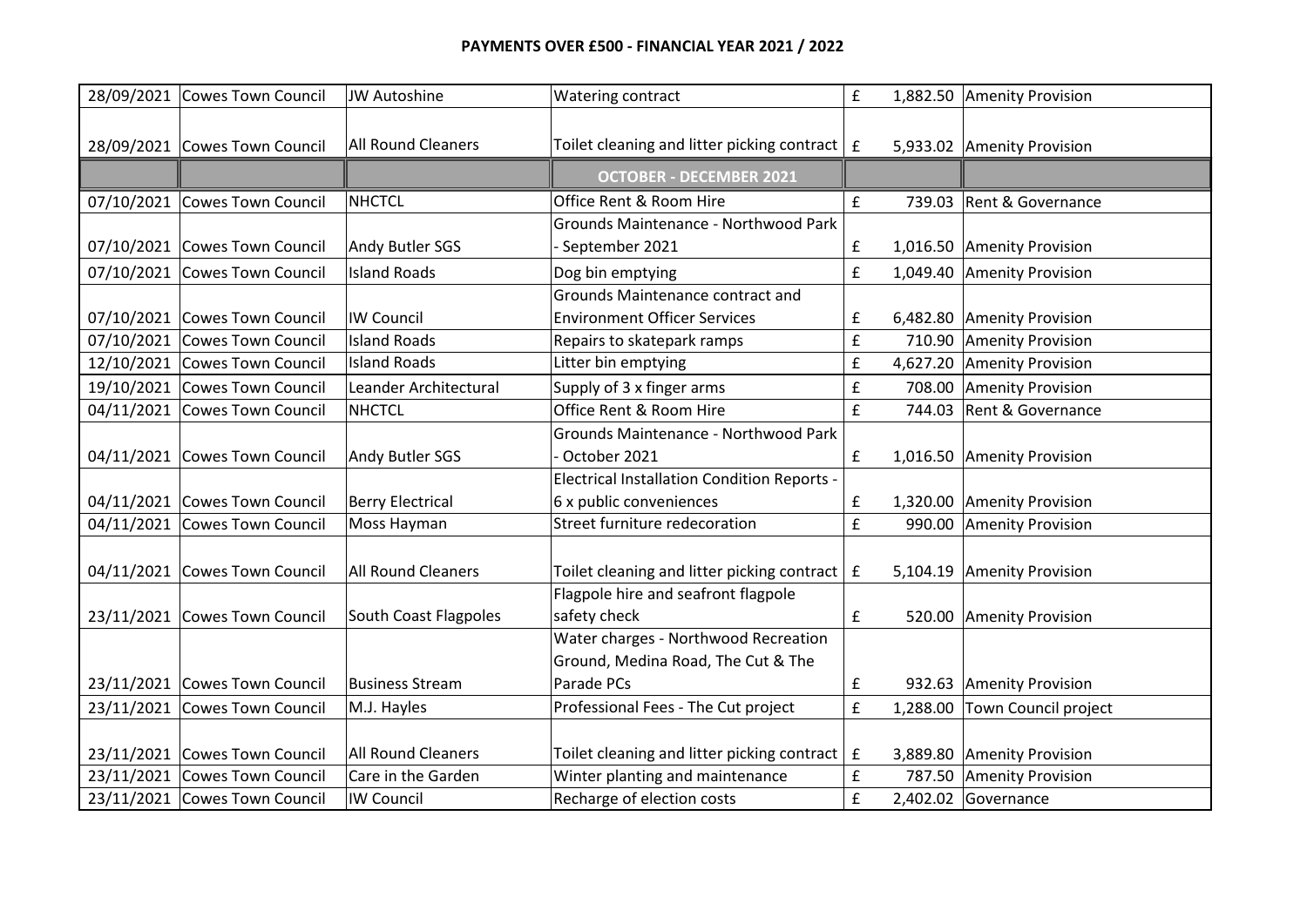|            |                               |                          | Installation, dressing, maintenance and     |                    |                |                               |
|------------|-------------------------------|--------------------------|---------------------------------------------|--------------------|----------------|-------------------------------|
|            |                               |                          | subsequent removal of Christmas tree -      |                    |                |                               |
|            | 07/12/2021 Cowes Town Council | <b>NDLE</b>              | Christmas 2021                              | $\pmb{\mathsf{f}}$ |                | 600.00 Amenity Provision      |
|            |                               |                          | Installation of festive lights and repairs  |                    |                |                               |
|            |                               |                          | to floodlights at Northwood Recreation      |                    |                |                               |
|            | 07/12/2021 Cowes Town Council | F.W. Marsh               | Ground                                      | £                  |                | 11,907.04   Amenity Provision |
|            | 07/12/2021 Cowes Town Council | <b>NHCTCL</b>            | Office Rent & Room Hire                     | £                  |                | 752.78 Rent & Governance      |
|            |                               |                          | Grounds Maintenance - Northwood Park        |                    |                |                               |
|            | 07/12/2021 Cowes Town Council | Andy Butler SGS          | November 2021                               | £                  |                | 1,016.50 Amenity Provision    |
|            | 16/12/2021 Cowes Town Council | Corona Energy            | <b>Electricity Charges - 5 x PCs</b>        | £                  |                | 530.89 Amenity Provision      |
|            |                               |                          | <b>JANUARY - MARCH 2022</b>                 |                    |                |                               |
|            |                               |                          | Local Cycling & Walking Infrastructure      |                    |                |                               |
| 05/01/2022 | Cowes Town Council            | People Powered CIC       | Plan                                        | £                  |                | 5,710.00 Town Council project |
|            |                               |                          | Grounds Maintenance - Northwood Park        |                    |                |                               |
|            | 05/01/2022 Cowes Town Council | Andy Butler SGS          | December 2021                               | £                  |                | 1,016.50 Amenity Provision    |
|            | 05/01/2022 Cowes Town Council | St Mary's Church         | Grant                                       | £                  | 2,880.00 Grant |                               |
| 05/01/2022 | Cowes Town Council            | All Round Cleaners       | Toilet cleaning and litter picking contract | £                  |                | 3,456.37 Amenity Provision    |
| 05/01/2022 | Cowes Town Council            | <b>NHCTCL</b>            | Office Rent & Room Hire                     | £                  |                | 734.03 Rent & Governance      |
|            |                               |                          | Cowes Library - Partnership Costs - Q1 &    |                    |                |                               |
| 05/01/2022 | Cowes Town Council            | <b>IW Council</b>        | Q <sub>2</sub>                              | £                  |                | 11,733.76 Amenity Provision   |
| 25/01/2022 | Cowes Town Council            | All Round Cleaners       | Toilet cleaning and litter picking contract | $\mathbf f$        |                | 3,561.30 Amenity Provision    |
| 25/01/2022 | Cowes Town Council            | Corona Energy            | <b>Electricity Charges - 5 x PCs</b>        | f                  |                | 594.57 Amenity Provision      |
|            |                               |                          | Supply and fit 2 new floodlights at Skate   |                    |                |                               |
|            | 25/01/2022 Cowes Town Council | F.W. Marsh               | Park                                        | £                  |                | 907.38 Amenity Provision      |
| 03/02/2022 | Cowes Town Council            | <b>Wight Leaflets</b>    | Newsletter delivery                         | $\pmb{\mathsf{f}}$ | 750.00         | Communications                |
| 03/02/2022 | Cowes Town Council            | F.W. Marsh               | Removal of festive lights                   | £                  |                | 4,802.16 Amenity Provision    |
| 03/02/2022 | Cowes Town Council            | <b>NHCTCL</b>            | Office Rent & Room Hire                     | $\pmb{\mathsf{f}}$ | 29.03          | <b>Rent &amp; Governance</b>  |
|            |                               |                          | Grounds Maintenance - Northwood Park        |                    |                |                               |
|            | 03/02/2022 Cowes Town Council | Andy Butler SGS          | - January 2022                              | £                  |                | 1,016.50 Amenity Provision    |
|            |                               | Moorgreen Road Allotment |                                             |                    |                |                               |
|            | 08/02/2022 Cowes Town Council | Society                  | Moorgreen Woodland Management Plan E        |                    |                | 1,627.00 Town Council project |